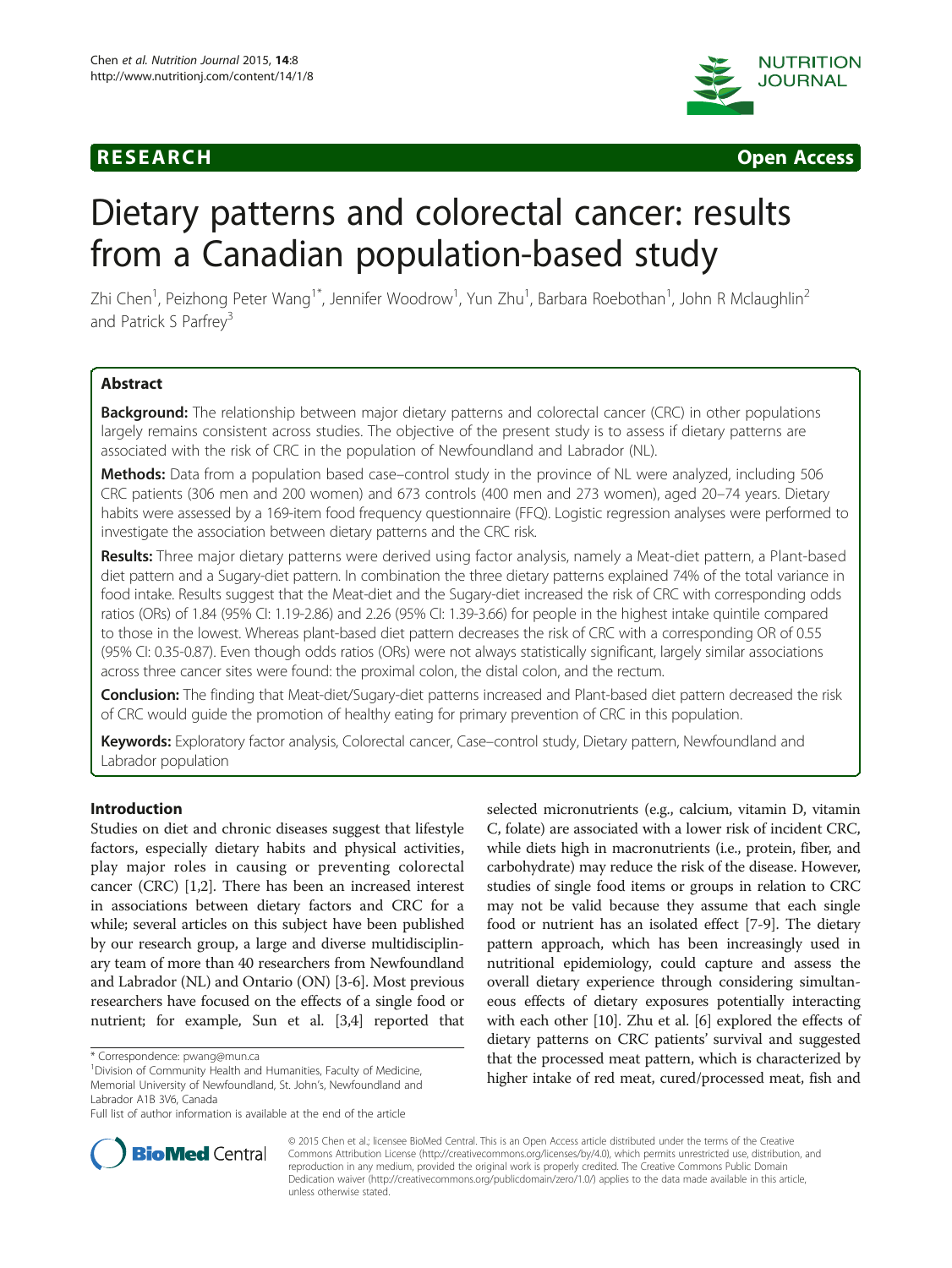processed fish, is associated with a decreased disease-free survival after CRC diagnosis.

Even though considerable differences exist between population characteristics, study designs, and the methodologies used for conducting dietary pattern analysis, the results pertaining to the relationship between diet and CRC from previous studies applying this approach were nearly consistent [[11](#page-8-0),[12](#page-8-0)]. Generally, the patterns that were labelled as "healthy" or "prudent", mainly characterized by higher consumption of fruits, vegetables, and grains, and lower consumption of sweets, red meat, and processed meat, were associated with a lower risk of CRC. Conversely, diets defined as "western", which indicate higher intakes of meat, highly processed food, potatoes, and refined carbohydrates, as well as lower intakes of greens and dietary fibre, have been associated with an increased CRC risk [[12-15](#page-8-0)].

However, due to the effects of individual dietary habits, geographic factors and cultural differences, the dietary pattern approach is population-dependent, which may limit the external validity of existing findings [\[10](#page-8-0)]. Therefore, in order to translate this knowledge into dietary recommendation for different populations, populationspecific studies using this methodology are needed. The present study aims to identify the association between dietary patterns and CRC in a Canadian population, from the province of NL.

# Methods

# Study design

A case–control study was conducted for the investigation of dietary patterns and CRC in the NL population. This study uses existing data that was collected by the Newfoundland Familial Colorectal Cancer Registry (NFCCR).

# Study participants

A detailed description of study participants can be found elsewhere [\[3,5](#page-7-0)[,16,17](#page-8-0)]. Briefly, eligible cases were newly diagnosed CRC patients identified from the NFCCR during 1999–2003, between the ages of 20–74 years. Incident CRC diagnosis was identified through International Classification of Diseases 9th revision codes (ICD-9 codes): 153.0-153.9, 154.1-154.3 and 154.8; or ICD-10 codes: 18.0-18.7, 19.9, 20.9. Controls were selected from the NL population through randomdigit dialing using telephone numbers provided by Aliant (a local telephone company in NL). They were frequency-matched with cases, also aged 20–74 years, by sex and age on 5-year strata [[16,17](#page-8-0)]. Both cases and controls were residents of NL at time of diagnosis or interview.

A written consent form, personal history questionnaire (PHQ), and food frequency questionnaire (FFQ) were sent to each case and control who agreed to participant in this survey. Based on PHQ returning, the analytical sample sizes for the present study were 703 cases and 717 controls. However, only those participants who completed both PHQ and FFQ were entered into final analysis. Hence, the total sample size is 1204 (518 cases and 686 controls) [[17\]](#page-8-0).

## Data collection

Dietary intake data was gathered using a modified FFQ, based on the validated Hawaii FFQ, that was adapted to include foods particular to NL (e.g., cloudberries, game, and pickled/smoked fish). The modified version of the FFQ has been validated by our team and was widely used in the province of NL [\[18](#page-8-0)]. Diet assessment in this FFQ was carried out one to two years prior to diagnosis or interview. Herein, interview indicates this survey on PHQ and FFQ. The 169 food items listed in the FFQ were categorized into nine major groups: beverages; dairy products; mixed dishes; vegetables; meat and fish; cereals and grains; fruits; desserts and sweets; and miscellaneous. Participants were required to recall the frequency of food intake and their usual portion size from the choices "smaller", "average", and "larger", based on food photographs indicating examples of portion sizes. A "smaller" size means 75% of an "average" size while a "larger" size is defined as 125% of an "average" size. Total energy intakes were calculated based on the composition values from the 2005 Canadian Nutrient file, by multiplying the frequency of each food item by the calories contained in each portion [[3\]](#page-7-0).

The PHQ was applied to gather socio-demographic information, such as age, sex, date of birth, marital status, educational attainment, medical history, bowel screening history, medication use, physical activity, reproductive factors (females only), alcohol and tobacco use.

For this analysis, we excluded those who did not provide sufficient dietary information at baseline, or failed to provide information on potential risk factors at baseline. In addition, those who reported energy intakes outside the range 500–5000 calories/day were excluded [[19\]](#page-8-0). After the exclusion, 1179 participants (506 cases and 673 controls), who completed both the PHQ and FFQ, remained for further analysis.

#### Statistical analysis

The 169 food items in the FFQ were divided into 39 food groups based on the roles of food in diet and nutritional characteristics. Several foods that could not be appropriately combined with others were defined as their own groups; for example, eggs, jams, beer, and fruit pies. Exploratory factor analysis was used to identify major dietary patterns for both cases and controls recruited from the NL population, based on the 39 predefined food groups. These factors were rotated by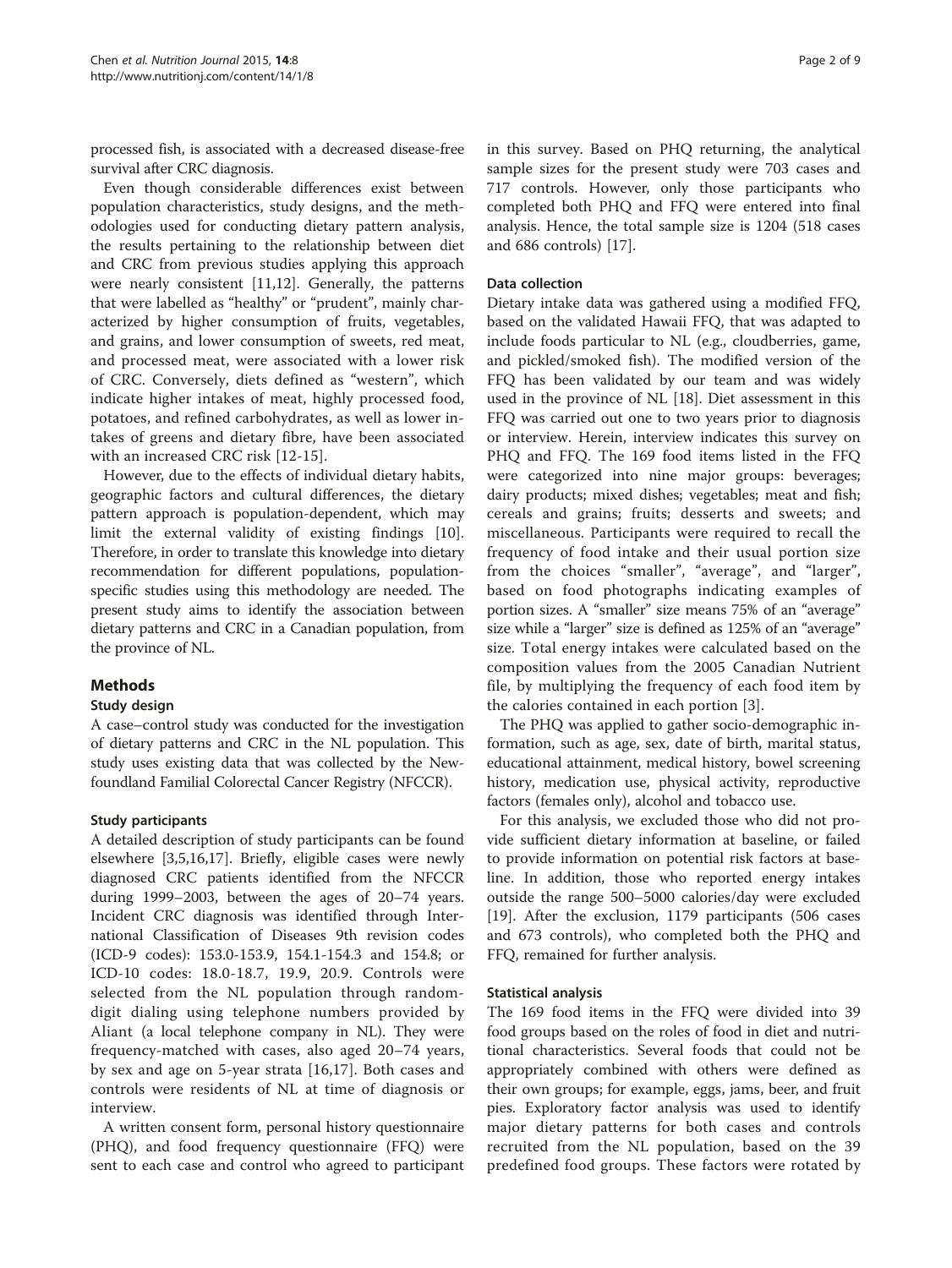a varimax rotation (orthogonal) procedure for greater interpretability, uncorrelated components and greatest amount of variance explained. Factors were retained according to the following criteria: factor eigenvalue greater than 1.15; the break point of the scree plot; the proportion of variance explained; and factor interpretability [[20](#page-8-0)]. Patterns were labelled based on food groups with absolute rotated factor loadings equal to or greater than 0.35. A factor score calculated for each dietary pattern (factor) by loading matrix was assigned to each participant, indicating the extent to which their diet corresponded to that pattern. In other words, an individual with a higher factor score has a stronger adherence to that pattern.

Two unconditional logistic models were used to calculate the odds ratios (OR) and the corresponding 95% confidence intervals (CI) that were used to interpret the associations between dietary patterns and CRC risk. The original models were adjusted only for age and total energy intake. The multivariate regression analyses were used to further adjust for additional confounding factors. They included sex, body mass index (BMI), marital status, educational attainment, household income status; use of alcohol, tobacco, non-steroidal anti-inflammatory drugs (NSAIDs); family history of CRC; history of polyps, diabetes, colon screening procedures, high cholesterol, Crohns disease or colitis; multivitamin supplement use; and physical activities. Generally, potential confounding factors were selected into models according to the results of the literature review or biological plausibility. Additionally, in order for a factor to be selected there must be a 10% or more change in the regression coefficient of the primary predictors after addition of the factors and the model must have a p-value  $< 0.05$  when the covariate is entered. Factor scores assigned to each participant were categorized into quintiles and entered into each model as independent variables, with the lowest quintile as the reference group; the outcome variable is the status of each participant (CRC patient or control) [[4\]](#page-7-0). P values for trend were calculated by Mantel-Haeszel Chi-Square Test to assess dose–response relationships.

Statistical analyses were carried out using Statistical Analysis System (SAS, version 9.2) software. All statistical tests were two-sided, and p-values < 0.05 were considered statistically significant.

#### Ethical consideration

This research was approved by the Health Research Ethics Board (HREB) at Memorial University of Newfoundland. (Reference number 14.098).

# Results

The socio-demographic, lifestyle and medical characteristics of the 506 cases and 673 controls are shown in Table [1](#page-3-0). Due to frequency-matched design, the gender distribution is similar in cases and controls  $(p > 0.05)$ . Cases  $(62.5 \pm 9.2)$  are significantly older than controls  $(60.5 \pm 9.5)$  (p = 0.0003). Difference in mean of total energy intake between the case  $(2444.3 \pm 890.9)$  and control  $(2259.2 \pm 784.6)$  group is significant (p = 0.0003). Compared to controls, cases tended to be less educated; more obese (BMI  $\geq$  30); either physically inactive  $(0 \sim 7.4$  hours/week) or extremely physically active (>53.0 hours/week); more likely to have a history of polyp, diabetes and smoking; and less colon screening procedure and NSAIDs use  $(p < 0.05)$ . No significant difference was found in other baseline factors between the two groups.

Three major dietary patterns were derived using exploratory factor analysis and factor labelling; the three patterns are shown in Table [2](#page-4-0). These three dietary patterns explained 74% of variance. A predefined food group was considered as being loaded on a specific pattern when its absolute factor loading was  $\geq 0.35$ . The first pattern was defined as Meat-diet pattern, which is characterized by high loadings for red meat, cured/processed red meat, fish, and processed fish. The second pattern, which loaded heavily on root vegetables, tomato sauce, total cereals and grains, berries, dried fruits, other fruits, other green vegetables, and other vegetables, was labelled as Plant-based diet pattern. The final pattern was named Sugary-diet pattern because it has high loadings of pies, tarts, desserts, and sweets.

Table [3](#page-5-0) presents the ORs and their 95% CIs for CRC by the quintiles of factor scores for each dietary pattern. After adjusting for potential covariates, the higher risk of CRC is associated with the Meat-diet pattern (the highest vs. the lowest quintiles:  $OR = 1.84$ ; 95% CI = 1.19 ~ 2.86), and the Sugary-diet pattern (the highest vs. the lowest quintiles: OR = 2.26; 95% CI =  $1.39 \sim 3.66$ ). The factor scores for the Plant-based diet pattern are reversely related to the risk of CRC (the highest vs. the lowest quintiles:  $OR = 0.55$ ; 95% CI =  $0.35 \sim 0.87$ ).

In order to further clarify the effects of the three dietary patterns, logistic regression models were fitted by proximal colon cancer, distal colon cancer and rectal cancer, respectively (Table [4\)](#page-6-0). After adjusting for potential confounders, no significant effects of the Meat-diet and Plant-based diet pattern on proximal colon cancer were detected. However, the Sugary-diet pattern is associated with higher risk of proximal colon pattern (the highest vs. the lowest quintiles: OR = 2.90; 95% CI =  $1.54 \sim$ 5.45). As for distal colon cancer, higher risk is significantly associated with the Meat-diet pattern (the highest vs. the lowest quintiles:  $OR = 2.29$ ;  $95\% CI = 1.16 \sim 4.53$ ) and the Sugary-diet pattern (the highest vs. the lowest quintiles:  $OR = 2.40$ ; 95%  $CI = 1.20 \sim 4.81$ ), and non-significantly inversely related to the Plant-based diet pattern (the highest vs. the lowest quintiles: OR = 0.72;  $95\%$  CI = 0.35 ~ 1.45).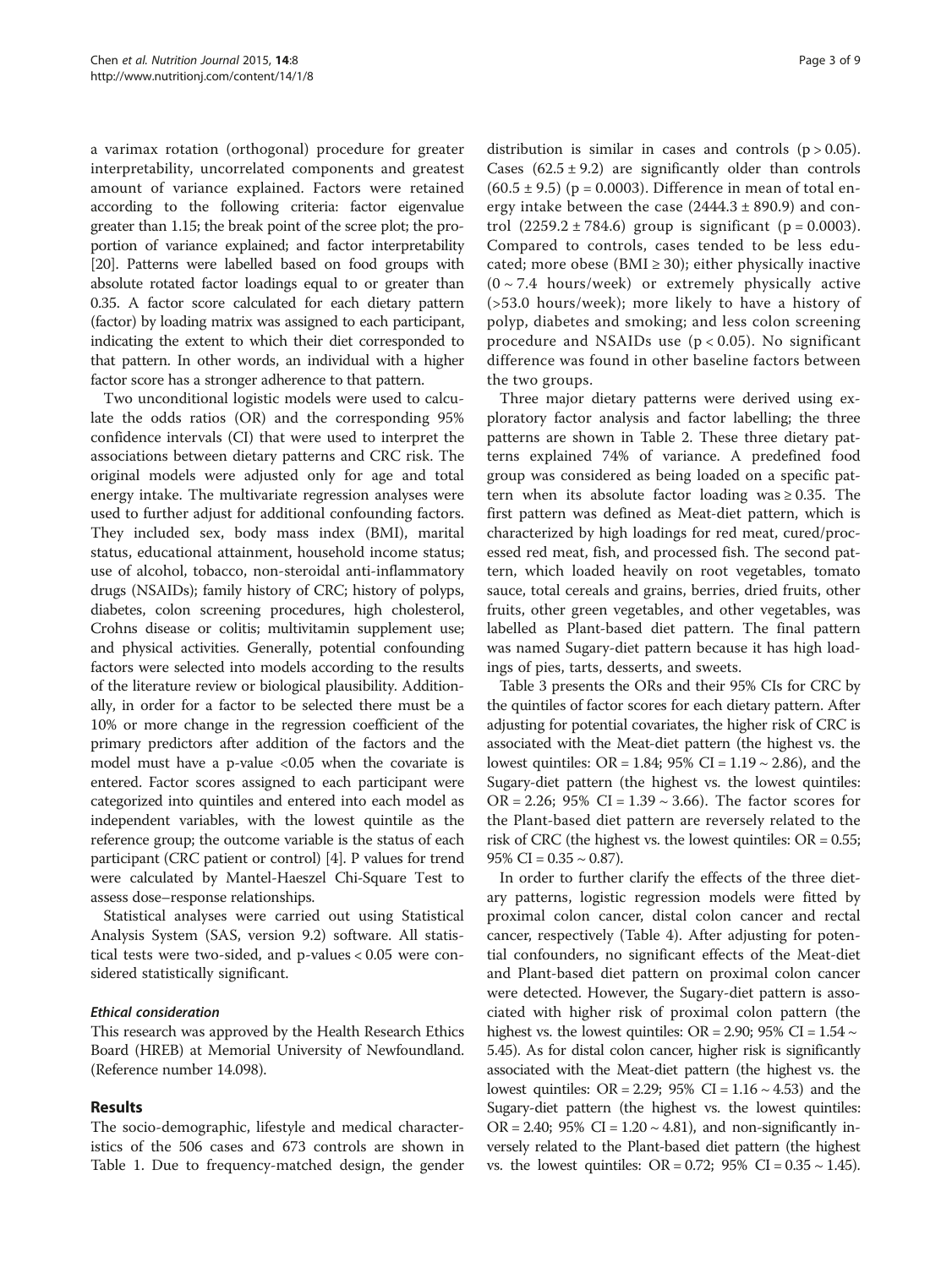#### <span id="page-3-0"></span>Table 1 Characteristics of case and control groups

| <b>Variables</b>                         | Cases (n = 506) n $(\%)$ | Controls ( $n = 673$ ) n (%) | p-value  |
|------------------------------------------|--------------------------|------------------------------|----------|
| Gender                                   |                          |                              |          |
| Male                                     | 306 (60.47%)             | 400 (59.44%)                 |          |
| Female                                   | 200 (39.53%)             | 273 (40.56%)                 |          |
| Level of education                       |                          |                              |          |
| Less than 11 years                       | 246 (48.71%)             | 210 (31.44%)                 |          |
| High school graduate                     | 75 (14.85%)              | 103 (15.42%)                 | < 0.0001 |
| Vocational or technical school/college   | 141 (27.92%)             | 247 (36.98%)                 |          |
| Bachelor/graduate degree                 | 43 (8.51%)               | 108 (16.17%)                 |          |
| <b>Marital status</b>                    |                          |                              |          |
| Single/never married                     | 30 (5.93%)               | 22 (3.27%)                   |          |
| Separated, divorced or widowed           | 80 (15.81%)              | 100 (14.86%)                 |          |
| Currently married or living as married   | 396 (78.26%)             | 548 (81.43%)                 |          |
| Household income (per year)              |                          |                              |          |
| Less than \$12,000                       | 40 (8.59%)               | 43 (7.20%)                   |          |
| \$12,000-\$19,999                        | 181 (40.49%)             | 185 (30.99%)                 | < 0.0001 |
| \$30,000-\$49,000                        | 132 (29.53%)             | 163 (27.30%)                 |          |
| More than \$50,000                       | 94 (21.03%)              | 206 (34.51%)                 |          |
| Body mass index ( $kg/m2$ )              |                          |                              |          |
| 15-18.5                                  | 7 (1.42%)                | $2(0.30\%)$                  |          |
| 18.5-25                                  | 135 (27.38%)             | 205 (31.20%)                 | 0.004    |
| $25 - 30$                                | 206 (41.78%)             | 306 (46.58%)                 |          |
| More than 30                             | 145 (29.41%)             | 144 (21.96%)                 |          |
| Physical activity (hours/week)           |                          |                              |          |
| $0 - 7.4$                                | 140 (27.72%)             | 166 (25.08%)                 |          |
| 7.4-22.4                                 | 90 (17.82%)              | 148 (22.36%)                 |          |
| 22.4-53.0                                | 96 (19.01%)              | 151 (22.81%)                 | 0.037    |
| More than 53.0                           | 179 (35.45%)             | 197 (29.76%)                 |          |
| Family history of colorectal cancer      | 54 (10.67%)              | 55 (8.18%)                   |          |
| Polyp                                    | 240 (48.29%)             | 85 (12.98%)                  | < 0.0001 |
| <b>Diabetes</b>                          | 107 (21.15%)             | 89 (13.40%)                  | 0.0004   |
| High cholesterol/triglycerides           | 169 (33.47%)             | 258 (38.39%)                 |          |
| Crohns disease or colitis                | 12 (2.42%)               | 13 (2.00%)                   |          |
| Any colon screening procedure            | 65 (12.85%)              | 145 (21.55%)                 | 0.0001   |
| Smoking status                           | 367 (72.53%)             | 422 (62.70%)                 | 0.0004   |
| Alcohol use                              | 301 (59.49%)             | 379 (56.32%)                 |          |
| Multivitamin use                         | 101 (20.08%)             | 146 (21.82%)                 |          |
| Non-steroidal anti-inflammatory drug use | 167 (33.07%)             | 260 (38.75%)                 | 0.045    |

Significant level at 0.05; non-significant p-values are not shown.

# Discussion

Additionally, the Meat-diet (the highest vs. the lowest quintiles: OR = 2.01;  $95\%$  CI = 1.06  $\sim$  3.80) and Plant-based diet pattern (the highest vs. the lowest quintiles: OR = 2.01; 95%  $CI = 1.01 \sim 4.00$ ) are significantly associated with higher risk of rectum cancer. However, the Plant-based diet pattern is inversely related to the risk of rectum cancer (the highest vs. the lowest quintiles: OR =  $0.46$ ; 95% CI =  $0.23 \sim 0.90$ ).

Three major dietary patterns were derived for the NL population, including the Meat-diet, Plant-based diet and Sugary-diet pattern, which are highly consistent with another project conducted by our team for exploring the association between dietary pattern and CRC survival [[6\]](#page-8-0). This case–control study further suggested that the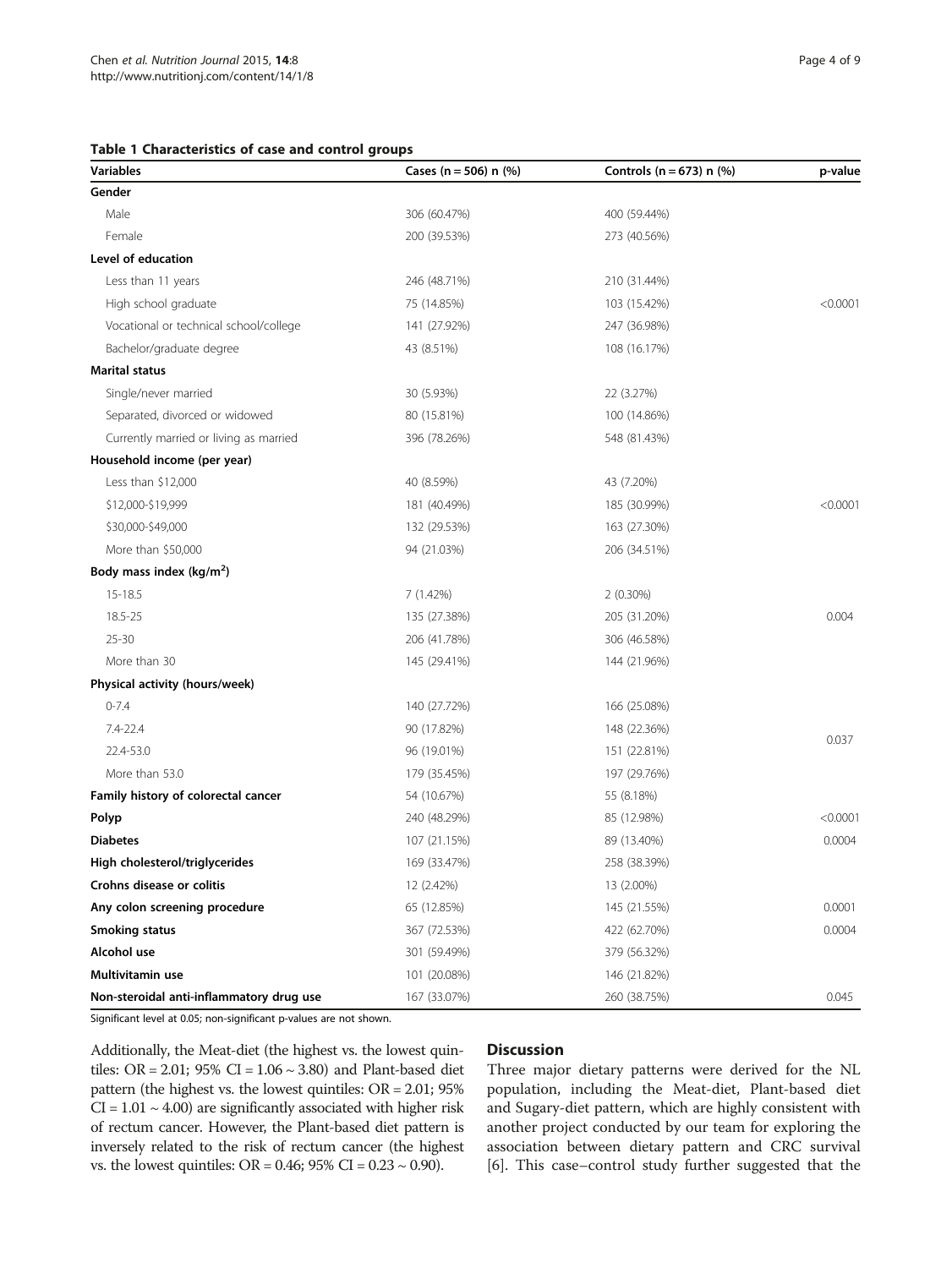| Food groups                     | Dietary pattern |                  |             |  |  |  |  |
|---------------------------------|-----------------|------------------|-------------|--|--|--|--|
|                                 | Meat-diet       | Plant-based diet | Sugary-diet |  |  |  |  |
| $\mathsf{Milk}$                 |                 | 0.19             |             |  |  |  |  |
| Yogurt                          |                 | 0.31             |             |  |  |  |  |
| Coffee                          | 0.18            |                  |             |  |  |  |  |
| Tea                             |                 |                  | 0.17        |  |  |  |  |
| Sugar                           |                 | $-0.19$          | 0.20        |  |  |  |  |
| Soft drinks                     | 0.19            |                  |             |  |  |  |  |
| Egg                             | 0.21            |                  | 0.16        |  |  |  |  |
| Cheese                          | 0.15            | 0.21             |             |  |  |  |  |
| Mixed dishes                    | 0.31            | 0.17             | 0.24        |  |  |  |  |
| Red meat                        | 0.68            |                  | 0.18        |  |  |  |  |
| Game                            | 0.24            |                  |             |  |  |  |  |
| Cured /processed red meat       | 0.72            |                  | 0.21        |  |  |  |  |
| Cured /processed meat           | 0.93            |                  |             |  |  |  |  |
| Poultry                         | 0.22            | 0.27             |             |  |  |  |  |
| Fish                            | 0.59            | 0.31             | $-0.21$     |  |  |  |  |
| Processed fish                  | 0.51            | 0.24             |             |  |  |  |  |
| Fruit juice                     |                 | 0.24             | 0.24        |  |  |  |  |
| Other fruits                    |                 | 0.59             |             |  |  |  |  |
| Root vegetables                 | 0.28            |                  | 0.15        |  |  |  |  |
| Cruciferous vegetables          |                 | 0.54             |             |  |  |  |  |
| Other greens                    |                 | 0.60             | $-0.22$     |  |  |  |  |
| Beans, peas                     | 0.15            | 0.25             |             |  |  |  |  |
| Tomato sauce                    |                 | 0.50             |             |  |  |  |  |
| Other vegetables                | 0.22            | 0.54             |             |  |  |  |  |
| Total cereals and grains        | 0.23            | 0.38             | 0.28        |  |  |  |  |
| Whole grains                    |                 | 0.33             |             |  |  |  |  |
| Desserts and sweets             | 0.31            |                  | 0.63        |  |  |  |  |
| Vegetable juice                 |                 | 0.17             |             |  |  |  |  |
| Beer                            | 0.19            |                  |             |  |  |  |  |
| White wine                      |                 |                  |             |  |  |  |  |
| Red wine                        |                 |                  |             |  |  |  |  |
| Liquor                          | 0.15            |                  |             |  |  |  |  |
| Citrus                          |                 | 0.34             |             |  |  |  |  |
| Berries                         |                 | 0.45             |             |  |  |  |  |
| Dried fruit                     |                 | 0.39             |             |  |  |  |  |
| Canned fruit                    |                 | 0.20             | 0.24        |  |  |  |  |
| Pies, tarts                     | 0.15            |                  | 0.54        |  |  |  |  |
| Jam, jelly                      |                 |                  | 0.26        |  |  |  |  |
| Pickled vegetables              | 0.15            | 0.26             | 0.14        |  |  |  |  |
| Proportion of VAR explained (%) | 40%             | 23%              | 11%         |  |  |  |  |
| Cumulative VAR explained (%)    | 40%             | 63%              | 74%         |  |  |  |  |

# <span id="page-4-0"></span>Table 2 Factor loadings and explained variances (VAR) for the three major dietary patterns identified in an adult NL population, using a common factor analysis<sup>a</sup>

<sup>a</sup> Absolute values less than 0.15 were not listed and those above 0.35 indicated in bold to visually emphasize strength of association.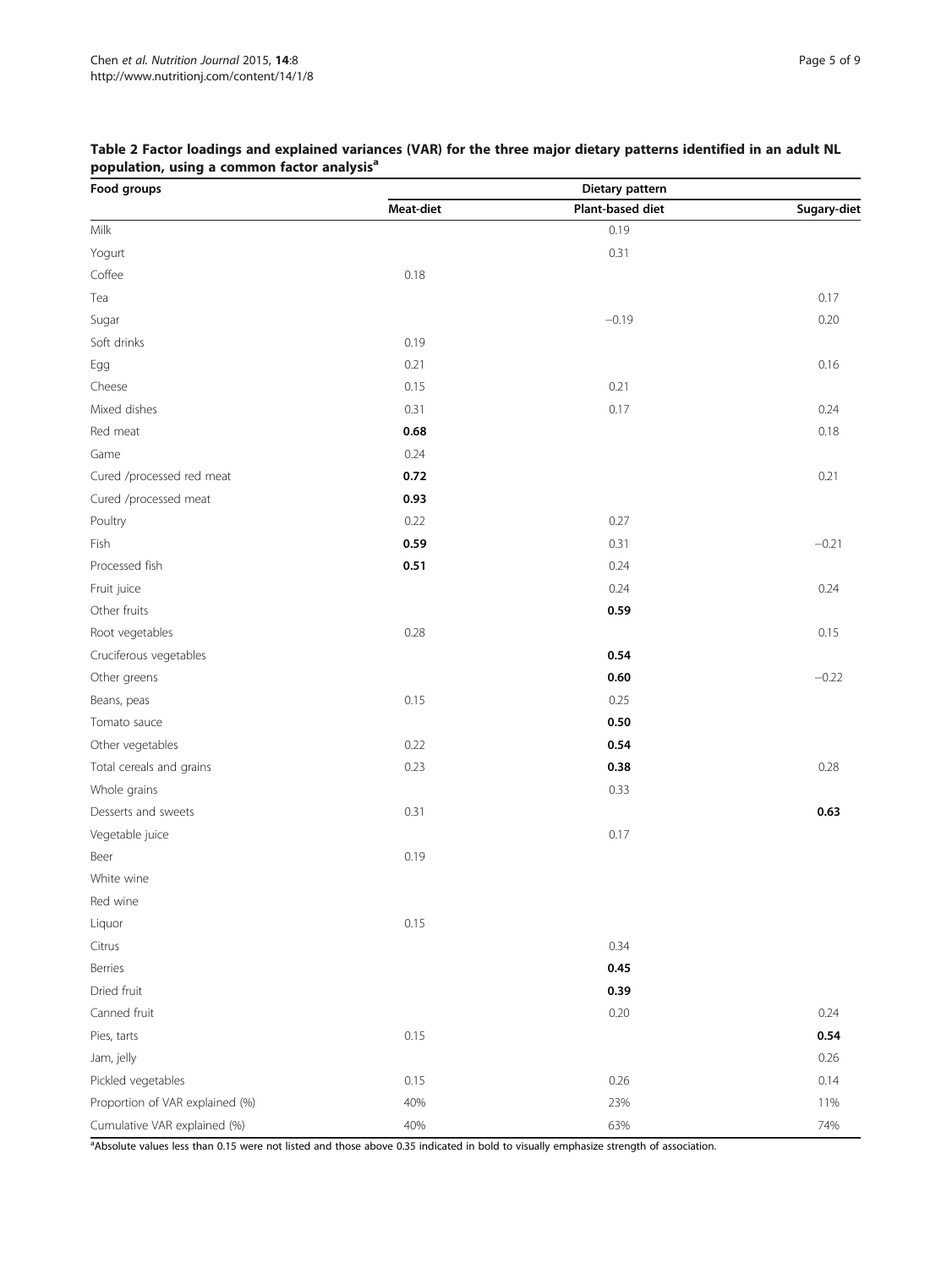| <b>Dietary</b><br>pattern | <b>Ouintiles</b> |                |            |        |            |        |            |        |            |             |
|---------------------------|------------------|----------------|------------|--------|------------|--------|------------|--------|------------|-------------|
|                           | Q1               | Q <sub>2</sub> |            | Q3     |            | Q4     |            | Q5     |            | P for trend |
|                           |                  |                | OR         | 95% CI | OR         | 95% CI | <b>OR</b>  | 95% CI | <b>OR</b>  | 95% CI      |
| Meat-diet pattern         |                  |                |            |        |            |        |            |        |            |             |
| <sup>†</sup> original     | 1.00             | 1.52           | 1.04, 2.23 | .37    | 0.94, 2.03 | 1.86   | 1.27, 2.72 | 2.14   | 1.41, 3.24 | 0.0002      |
| <sup>‡</sup> multivariate | 1.00             | 1.44           | 0.91, 2.30 | .32    | 0.88, 1.97 | 1.64   | 1.09, 2.46 | 1.84   | 1.19, 2.86 | 0.6442      |
| Plant-based diet pattern  |                  |                |            |        |            |        |            |        |            |             |
| <sup>†</sup> original     | 1.00             | 1.04           | 0.72, 1.51 | 0.73   | 0.50, 1.06 | 0.69   | 0.47, 0.99 | 0.46   | 0.31, 0.69 | < 0.0001    |
| <sup>‡</sup> multivariate | 1.00             | 1.09           | 0.74, 1.60 | 0.78   | 0.53, 1.17 | 0.77   | 0.51, 1.16 | 0.55   | 0.35, 0.87 | 0.3065      |
| Sugary-diet pattern       |                  |                |            |        |            |        |            |        |            |             |
| <sup>†</sup> original     | 1.00             | 1.69           | 1.15, 2.48 | 1.55   | 1.06, 2.27 | 2.20   | 1.48, 3.27 | 2.51   | 1.64, 3.84 | < 0.0001    |
| <sup>‡</sup> multivariate | 1.00             | 1.47           | 0.96, 2.26 | 1.46   | 0.94, 2.25 | 1.92   | 1.23, 3.01 | 2.26   | 1.39, 3.66 | 0.4024      |

<span id="page-5-0"></span>Table 3 Odds ratios and 95% CI of colorectal cancer according to the three major dietary patterns in a NL population

† Adjusted for age and total energy intake;

‡ Adjusted for: sex, body mass index, marital status, education attainment, household income status, use of alcohol/tobacco/non-steroid anti-inflammatory drug (NSAID), family history of CRC, history of diabetes/colon screening procedure/ high cholesterol, reported hormone replacement therapy (females only), multivitamin supplements, and physical activities;

Significant 95% CI are in bold;

P for trend was calculated by Mantel-Haenszel Chi-Square Test.

Plant-based diet pattern conferred a protective effect against CRC, while the Meat-diet pattern and the Sugary-diet pattern were associated with a greater risk of CRC. After analyzing by proximal colon cancer, distal colon cancer, and rectum cancer, even though ORs were not always statistically significant, similar associations were found.

Our findings regarding less healthy patterns, such as the Meat-diet pattern and the Sugary-diet pattern, are largely in an agreement with those of other comparable studies that used factor analysis to derive dietary patterns. A study conducted in US population [[21\]](#page-8-0) indicates that the Western pattern characterized by a high consumption of sweets and desserts, red and processed meats, refined grains, and French fries was associated with increased CRC risk. Slattery et al. [[22\]](#page-8-0) conducted a factor analysis in a multicenter US population and identified a Western pattern characterized by higher intakes of red meat, processed meat, and sugar-containing food, that is related to an increased risk of colon cancer in both genders. From a case–control study conducted in Western New York, Randall et al. [\[23\]](#page-8-0) identified a Traditional pattern of meat and baked goods that was associated with a higher risk of colon cancer. Furthermore, the overall conclusions from two recent systematic reviews addressing this topic are compatible with our results. In one of the reviews, the less healthy pattern with higher intakes of red and processed meat, potatoes and refined carbohydrates was associated with a higher risk of CRC [\[11\]](#page-8-0). Another review supposed that the self-labelling diet as "Western" was related to an increased risk of CRC with ORs ranging from 1.18 to 11.7 [[12](#page-8-0)].

A healthier pattern with vegetables, fruits and other healthy foods which has been generally considered protective against the incidence and development of CRC was identified from previous studies [\[22,24\]](#page-8-0). According to Fung et al's [\[21\]](#page-8-0) study in US population, a prudent pattern of vegetables, fruits, legumes, fish, poultry and whole grains was reported to be inversely, but not significantly, associated with colon cancer. Another US populationbased case–control study reported a similar and significant association between a prudent pattern, which is characterized by higher intakes of vegetables and fruits, and a reduced risk of colon cancer in both genders [[22](#page-8-0)]. Randall et al. [[23\]](#page-8-0) suggested a significant association between the healthier pattern (that is, salad vegetables) and a decreased risk of colon cancer in women, but insignificant one in men. Additionally, other studies conducted in different populations, including Asian people, have also suggested that a diet with higher intakes of fruits, vegetables, cereals, legumes and low fat dairy products would be protective against CRC [\[24](#page-8-0)-[26](#page-8-0)].

We hypothesized that the Plant-based diet pattern would be associated with a reduced risk of CRC, but there was no strong significant evidence of this in this NL population, after analyzing by proximal colon cancer, distal colon cancer, and rectum cancer. Through fitting multivariable logistic regression models, only a significantly inverse association between the Plant-based diet pattern and rectum cancer was found. However, this healthier pattern is non-significantly inversely related to the risk of proximal and distal colon cancer. Even though the direction of this association is similar to the findings from other studies, it is not significant [[22-26\]](#page-8-0).

High consumption of red meat, processed meat, sweets and processed sugar, which are typical characteristics of the Meat-diet and Sugary-diet patterns, might determine these patterns' relationship with CRC. The causal mechanism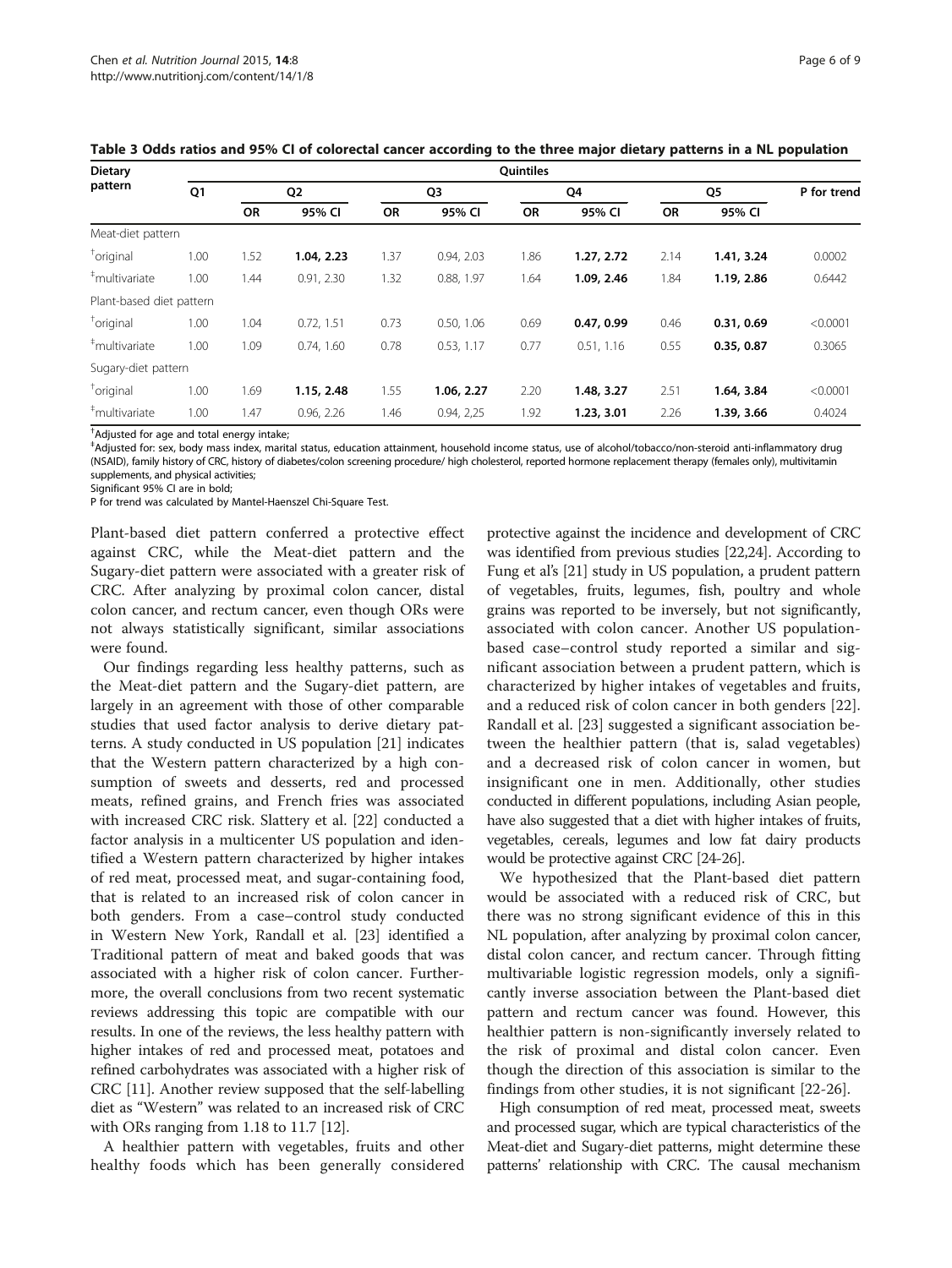| <b>Dietary</b><br>pattern |      | Quintiles      |            |                |            |           |            |           |            |             |
|---------------------------|------|----------------|------------|----------------|------------|-----------|------------|-----------|------------|-------------|
|                           | Q1   | Q <sub>2</sub> |            | Q <sub>3</sub> |            | Q4        |            | Q5        |            | P for trend |
|                           |      | <b>OR</b>      | 95% CI     | OR             | 95% CI     | <b>OR</b> | 95% CI     | <b>OR</b> | 95% CI     |             |
| Proximal colon cancer     |      |                |            |                |            |           |            |           |            |             |
| Meat-diet pattern         |      |                |            |                |            |           |            |           |            |             |
| <sup>†</sup> original     | 1.00 | 1.42           | 0.84, 2.41 | 1.43           | 0.85, 2.40 | 1.57      | 0.93, 2.65 | 1.30      | 0.72, 2.33 | 0.2501      |
| <sup>‡</sup> multivariate | 1.00 | 1.45           | 0.85, 2.50 | 1.50           | 0.88, 2.57 | 1.61      | 0.94, 2.78 | 1.34      | 0.72, 2.47 | 0.3182      |
| Plant-based diet pattern  |      |                |            |                |            |           |            |           |            |             |
| <sup>†</sup> original     | 1.00 | 1.34           | 0.80, 2.24 | 0.91           | 0.53, 1.55 | 0.83      | 0.48, 1.43 | 0.70      | 0.40, 1.24 | 0.1287      |
| <sup>‡</sup> multivariate | 1.00 | 1.31           | 0.77, 2.24 | 0.88           | 0.48, 1.45 | 0.78      | 0.44, 1.38 | 0.64      | 0.34, 1.19 | 0.4062      |
| Sugary-diet pattern       |      |                |            |                |            |           |            |           |            |             |
| <sup>†</sup> original     | 1.00 | 1.52           | 0.86, 2.69 | 1.72           | 0.99, 3.00 | 2.23      | 1.27, 3.93 | 2.75      | 1.51, 5.03 | 0.0009      |
| <sup>‡</sup> multivariate | 1.00 | 1.70           | 0.95, 3.04 | 1.69           | 0.96, 2.99 | 2.39      | 1.32, 4.33 | 2.90      | 1.54, 5.45 | 0.1144      |
| Distal colon cancer       |      |                |            |                |            |           |            |           |            |             |
| Meat-diet pattern         |      |                |            |                |            |           |            |           |            |             |
| <sup>†</sup> original     | 1.00 | 1.63           | 0.87, 3.05 | 1.55           | 0.83, 2.90 | 1.68      | 0.89, 3.17 | 2.87      | 1.51, 5.44 | 0.0035      |
| <sup>‡</sup> multivariate | 1.00 | 1.55           | 0.81, 2.97 | 1.33           | 0.69, 2.55 | 1.43      | 0.74, 2.80 | 2.29      | 1.16, 4.53 | 0.0035      |
| Plant-based diet pattern  |      |                |            |                |            |           |            |           |            |             |
| <sup>†</sup> original     | 1.00 | 1.14           | 0.64, 2.03 | 0.80           | 0.44, 1.45 | 0.82      | 0.45, 1.47 | 0.54      | 0.28, 1.02 | 0.0534      |
| <sup>‡</sup> multivariate | 1.00 | 1.27           | 0.69, 2.32 | 0.90           | 0.48, 1.68 | 0.99      | 0.53, 1.87 | 0.72      | 0.35, 1.45 | 0.6609      |
| Sugary-diet pattern       |      |                |            |                |            |           |            |           |            |             |
| <sup>†</sup> original     | 1.00 | 1.63           | 0.86, 3.09 | 1.52           | 0.81, 2.88 | 2.28      | 1.21, 4.28 | 2.78      | 1.44, 5.40 | 0.0024      |
| #multivariate             | 1.00 | 1.56           | 0.81, 3.01 | 1.55           | 0.80, 3.01 | 2.14      | 1.11, 4.14 | 2.40      | 1.20, 4.81 | 0.0797      |
| Rectum cancer             |      |                |            |                |            |           |            |           |            |             |
| Meat-diet pattern         |      |                |            |                |            |           |            |           |            |             |
| <sup>†</sup> original     | 1.00 | 1.65           | 0.92, 2.94 | 1.18           | 0.65, 2.17 | 2.39      | 1.37, 4.18 | 2.78      | 1.54, 5.03 | 0.0005      |
| <sup>‡</sup> multivariate | 1.00 | 1.61           | 0.88, 2.97 | 1.02           | 0.54, 1.93 | 2.11      | 1.16, 3.84 | 2.01      | 1.06, 3.80 | 0.0183      |
| Plant-based diet pattern  |      |                |            |                |            |           |            |           |            |             |
| <sup>†</sup> original     | 1.00 | 1.14           | 0.49, 1.34 | 0.57           | 0.34, 0.96 | 0.55      | 0.33, 0.92 | 0.27      | 0.15, 0.49 | < 0.0001    |
| <sup>‡</sup> multivariate | 1.00 | 0.93           | 0.54, 1.59 | 0.72           | 0.41, 1.27 | 0.85      | 0.48, 1.51 | 0.46      | 0.23, 0.90 | 0.1316      |
| Sugary-diet pattern       |      |                |            |                |            |           |            |           |            |             |
| <sup>†</sup> original     | 1.00 | 1.90           | 1.09, 3.31 | 1.39           | 0.78, 2.47 | 2.06      | 1.17, 3.64 | 1.99      | 1.08, 3.69 | 0.0304      |
| <sup>‡</sup> multivariate | 1.00 | 1.97           | 1.08, 3.58 | 1.29           | 0.69, 2.41 | 1.96      | 1.04, 3.69 | 2.01      | 1.01, 4.00 | 0.6538      |

<span id="page-6-0"></span>Table 4 Odds ratios and 95% CI for cancer of the proximal colon, distal colon and rectum according to the three major dietary patterns in a NL population

† Adjusted for age and total energy intake;

‡ Adjusted for: sex, body mass index, marital status, education attainment, household income status, use of alcohol/tobacco/non-steroid anti-inflammatory drug (NSAID), family history of CRC, history of diabetes/colon screening procedure/ high cholesterol, reported hormone replacement therapy (females only), multivitamin supplements, and physical activities;

Significant 95% CI are in bold;

P for trend was calculated by Mantel-Haenszel Chi-Square Test.

could involve overweight and obesity, which previous studies have found to be important risk factors for CRC [[27-29\]](#page-8-0). From a study conducted among Hispanic women, an association between an animal protein pattern and a greater than three-fold increased risk of obesity was reported [[30](#page-8-0)]. Murtaugh et al. [\[31\]](#page-8-0) conducted a crosssectional study in Iranian population and suggested that a western pattern with a higher intake of sweets and desserts, and red and processed meat was positively associated with obesity. Another possible mechanism is that heme, sodium nitrate, nitrite and N-nitroso compounds, which were found in lots of red meat and processed meat, have been associated with higher CRC risk [\[32-35\]](#page-8-0).

In this study, fruits, vegetables and whole grains were loaded to the factor labelled as the Plant-based diet pattern. One possible mechanism of their protective effects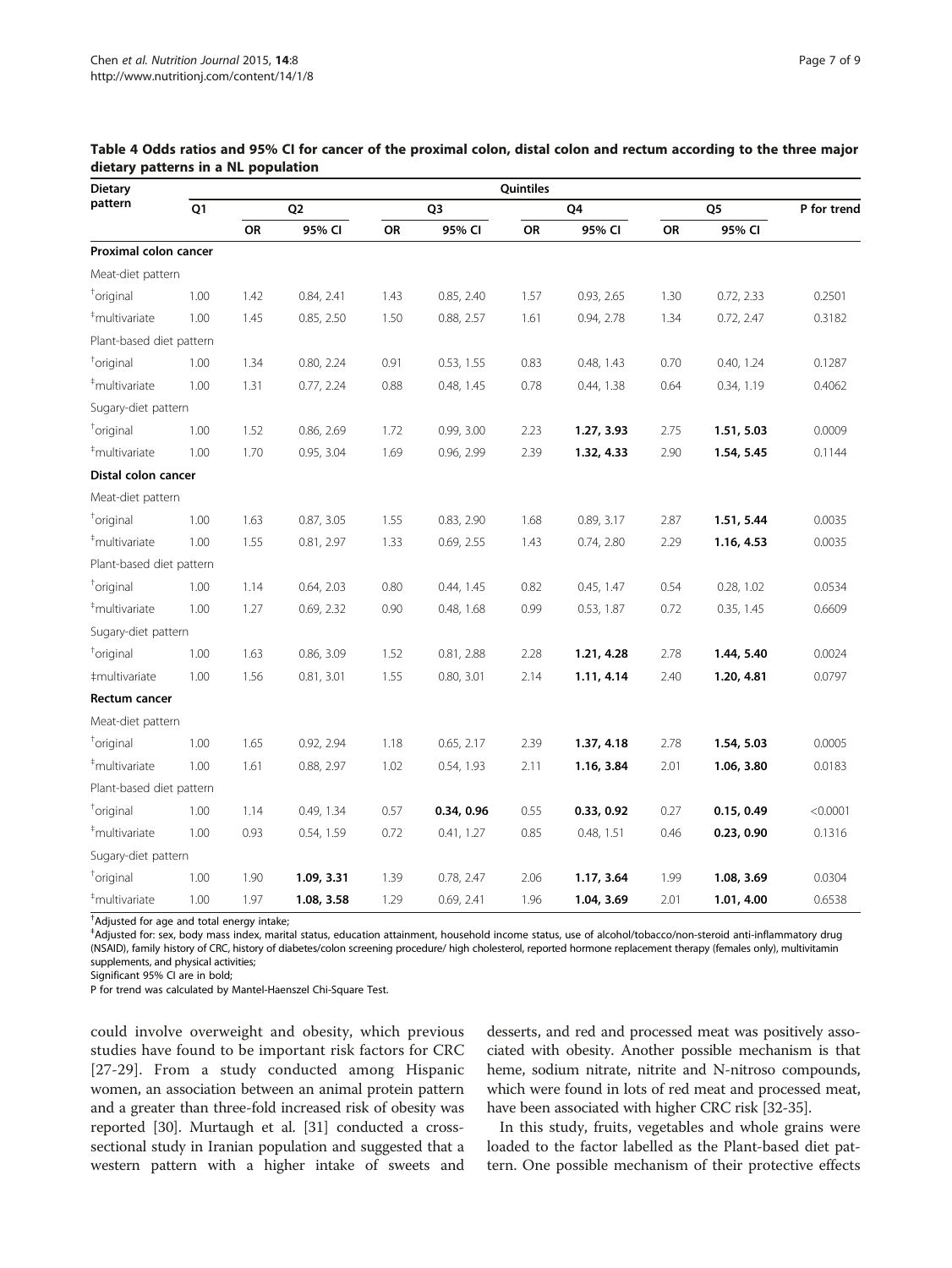<span id="page-7-0"></span>against CRC is that they are good sources of vitamins A, C, and E, fibers, minerals, selenium, and carotenoids [[36,37](#page-8-0)]. These nutrients could have the effect of binding and diluting carcinogens as well as an antioxidant effect to change the physical environment in colonic flora, thereby affecting the incidence and development of CRC [[36,38\]](#page-8-0).

Based on existing literature, this appears to be the first study that focuses on the relationships between dietary pattern and CRC in a Canadian population and provides updated information that may be applied to guide public health action for primary prevention of CRC. This study has a number of strengths. First of all, this study was conducted on a large sample which increases the likelihood of observing associations that would be impossible to detect in smaller studies. Secondly, instead of single nutrient/food approach, we used exploratory factor analysis to derive new non-correlated variables to explain the variation in dietary habits, thereby allowing us to obtain a more comprehensive and accurate picture of dietary exposures in this population. Thirdly, the FFQ used for this study, modified from the Hawaii FFQ, has been adapted to include regional foods consumed in NL and has been validated by our team [[18\]](#page-8-0). When exploring the relationships of dietary patterns and CRC risk, multivariate logistic regression models that controlled for a wide range of potential confounding factors were fitted. Finally, two logistic regression models were adjusted for total energy intake. Between-person variation generated by over-reporting or under-reporting of food intakes were reduced by this adjustment [[39\]](#page-8-0).

The methodological limitations of case–control studies in general, and specifically shortcomings on the design and data analysis choices of this study, which may have influenced the observed associations, should be discussed. First of all, selection and recall bias are possible as in most case–control studies. Because exposure information was collected after diagnosis, differential recall between cases and controls could bias the results. Specifically, cases may recall their diets differently than controls because of their disease status [\[40](#page-8-0)]. In addition, controls who agreed to join this study may have done so because of an interest in health and may therefore have healthier dietary and physical activity habits. The differences in dietary pattern between the selected controls and cases may be larger than with truly comparable controls. Second, related to the design, cases and controls had similar sex distribution but not well-comparable age groups. Third, the factor retained, self-labelling and interpretation of the dietary patterns is somewhat arbitrary; however, the patterns derived for this study population have emerged repeatedly across studies that applied factor analysis or cluster analysis to determine dietary patterns in different populations [\[21](#page-8-0)-[26](#page-8-0)].

#### Conclusion

The present study demonstrated that diets that are characterized by a high consumption of red meat, processed meat, fish and processed fish (labelled as the Meat-diet pattern) or with a high consumption of fruit pies, tarts, desserts and sweets (labelled as the Sugary-diet pattern) are associated with an increased risk of CRC in a Canadian population. However, the Plant-based diet pattern of fruits, vegetables and whole grains has a protective effect against CRC. In addition, the diet-disease relationships investigated here could be used to develop targeted interventions aimed at promoting healthy eating habits, with the goal of preventing CRC in Canada, and particularly in the NL population.

#### Abbreviations

BMI: Body mass index; CI: Confidence interval; CRC: Colorectal cancer; FFQ: Food-frequency Questionnaire; NFCCR: Newfoundland familial colorectal cancer registry; NL: Newfoundland and Labrador; NSAIDs: Non-steroidal anti-inflammatory drugs; ON: Ontario; OR: Odds ratio; PHQ: Personal history questionnaire; SAS: Statistical analysis system.

#### Competing interests

The authors declare that they have no competing interests.

#### Authors' contributions

PPW contributed to the conception and design of this manuscript. ZC conducted the research, analyzed the data and wrote the paper. PPW, BR, JW, YZ, JM and PP subsequently revised the manuscript. All authors read and approved the final manuscript.

#### Acknowledgements

As this work is part of ZC's thesis project, she would greatly appreciate the financial support from Faculty of Medicine, Memorial University of Newfoundland, awarding by Dean's Fellowship and Shree Mulay Community Health Graduate Student Award. Secondly, we would also wish to extend our appreciation to all study participants for their time, efforts, cooperation and being part of the success.

#### Author details

<sup>1</sup> Division of Community Health and Humanities, Faculty of Medicine, Memorial University of Newfoundland, St. John's, Newfoundland and Labrador A1B 3V6, Canada. <sup>2</sup>Clinical Epidemiology Unit, Faculty of Medicine Memorial University of Newfoundland, St John's, NL, Canada. <sup>3</sup>Samuel Lunenfeld Research Institute, Mount Sinai Hospital, Toronto, ON, Canada.

#### Received: 25 August 2014 Accepted: 8 January 2015 Published: 15 January 2015

#### References

- 1. Willett WC. Diet and cancer. Oncologist. 2000;5:393–404.
- 2. A Joint WHO/FAO Expert Consultation. Diet, nutrition and the prevention of chronic diseases. World Health Organ Tech Rep Ser. 2003;916:i-viii, 1–149. backcover.
- 3. Sun Z, Zhu Y, Wang PP, Roebothan B, Zhao J, Dicks E, et al. Reported intake of selected micronutrients and risk of colorectal cancer: results from a large population-based case–control study in Newfoundland, Labrador and Ontario, Canada. Anticancer Res. 2012;32:687–96.
- 4. Sun Z, Liu L, Wang PP, Roebothan B, Zhao J, Dicks E, et al. Association of total energy intake and macronutrient consumption with colorectal cancer risk: results from a large population-based case–control study in Newfoundland and Labrador and Ontario, Canada. Nutr J. 2012;11:18.
- 5. Zhao J, Zhu Y, Wang PP, West R, Buehler S, Sun Z, et al. Interaction between alcohol drinking and obesity in relation to colorectal cancer risk: a case–control study in Newfoundland and Labrador, Canada. BMC Public Health. 2012;12:94.